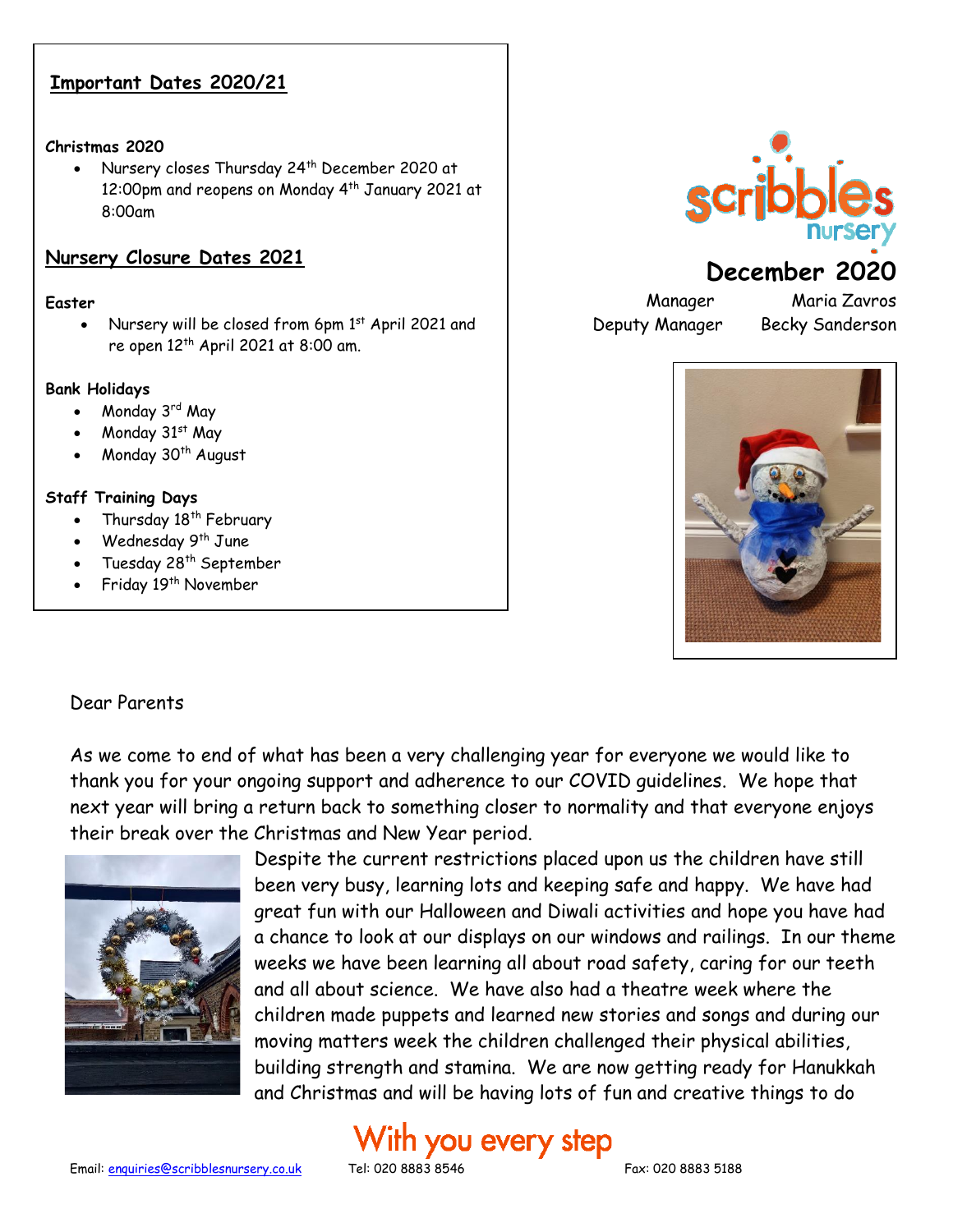throughout the whole month. Children are welcome to come in Christmas jumpers or their favourite fancy dress and on Wednesday 16<sup>th</sup> December we will be having our Christmas dinner. To celebrate we will be wearing our sparkliest outfits.

# **Staff**

Sadly Maria Zavros, the Nursery Manager, will be leaving us on the 18<sup>th</sup> December. Maria has decided that she wants to spend more time with her family and explore caring opportunities. Maria has been with the nursery for 13 years starting as Bushbabies Room Leader and working her way up to Manager. She successfully completed her Level 5 qualification with us and has made a significant contribution to Scribbles over the years, bringing lots of new and fun ideas to the nursery. We would like to thank Maria for all her dedication over the years. She will be missed by everyone who has worked with her and we all wish her well for the future.

We are pleased to tell you that Becky Sanderson, the Deputy Manager, will be taking over as manager at Scribbles. Becky has been with Scribbles for 14 years, starting as a nursery assistant and completing both her Level 3 and Level 5 childcare qualifications with us. We would like to congratulate Becky on her well deserved promotion and look forward to her taking over as manager in the new year.

Sadly Alessia will also be leaving us in December. Alessia joined us 18 months ago and has been a valued member of Koalas and Wombats team. We would like to thank her for all her hard work and dedication during her time with us, we will all miss her. Alessia has decided to pursue a career working with special needs children and we wish her well and are sure she will succeed in this area.

We are currently recruiting for a new Deputy Manager due to Becky's promotion and are advertising to fill Alessia's position. We will keep you updated as we appoint new staff. In the meantime Koalas and Wombats children will continue to be cared for by Maria J, Anna, Kasia, Carmela, Misbah, Jo and Ngoc.

# **Makaton Signs**

As we get ready for Christmas we are busy using our Makaton to learn new words and sing songs. If this is something you would like to do with your child at home you can search 'singing hands makaton christmas' then you will be able to watch short videos of some christmas songs with your child and do the actions together.